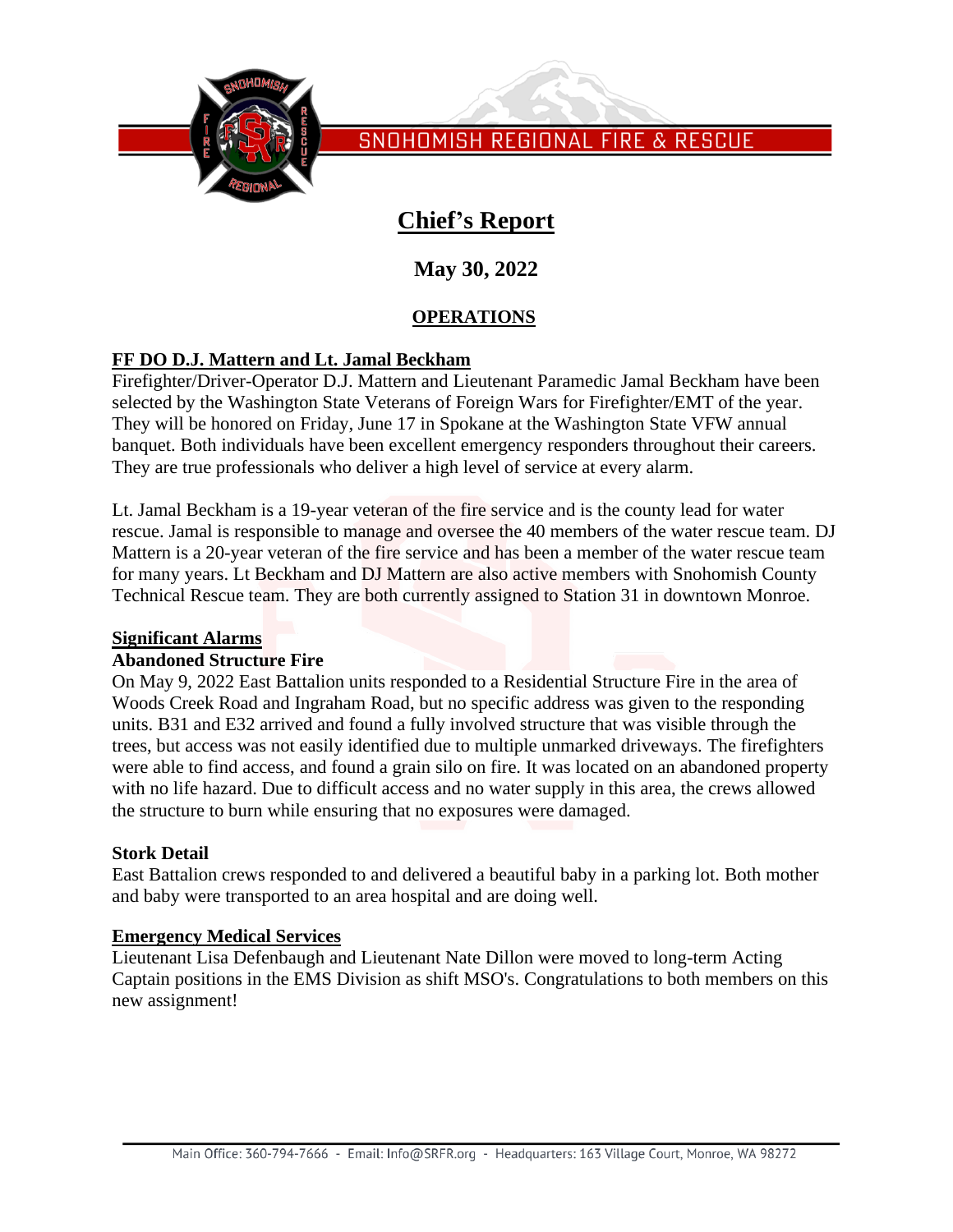

## SNOHOMISH REGIONAL FIRE & RESCUE

#### **Training & Safety**

#### **Washington Fire Chief's Association Conference**

Staff attended the Annual Washington Fire Chief's Association Conference May 23 through May 26 in Wenatchee, WA. The Association held their annual business meeting and elected Lacey, WA fire Chief Steve Brooks as the new President.

Presentations included:

- Cyber Security (Presented by AC Guptill Nice job!)
- Human factors in performance
- Ethical leadership
- Behavior health for responders
- Peer support for responders
- Diversity and inclusion
- Other excellent classes

## **LOGISTICS**

#### **Apparatus and Vehicle Replacement Plan**

Staff are in the process of auditing and updating the SRFR Apparatus and Vehicle Replacement Plan. The Plan tracks the future replacement for district's fleet of fire engines, ladder trucks, aid units, and all other vehicles. Staff anticipates presenting the updated Plan to the Board and Finance Committee on May 31.

Staff have been working on updating the Apparatus Replacement Plan.

Each division has been engaged to identify the specific apparatus needs to ensure that our fleet meets their needs.

One of the main motivations of the update is to group the purchasing of each vehicle classification together. This grouping allows for potential savings from multiple ordering discounts and more importantly standardizes the operations and capabilities of the vehicles.

This also allows us to better plan to reduce the impacts brought on with the unprecedented supply chain challenges. These challenges have made it necessary to commit to purchasing vehicles in virtually every classification at least one year and in some cases two years prior to their anticipated arrival and purchase.

The plan will always be considered under revision as it requires constant updating to maintain it in the most accurate and useful manner. We will be prepared to present the updated plan at the next Finance Committee meeting and subsequent Board meeting.